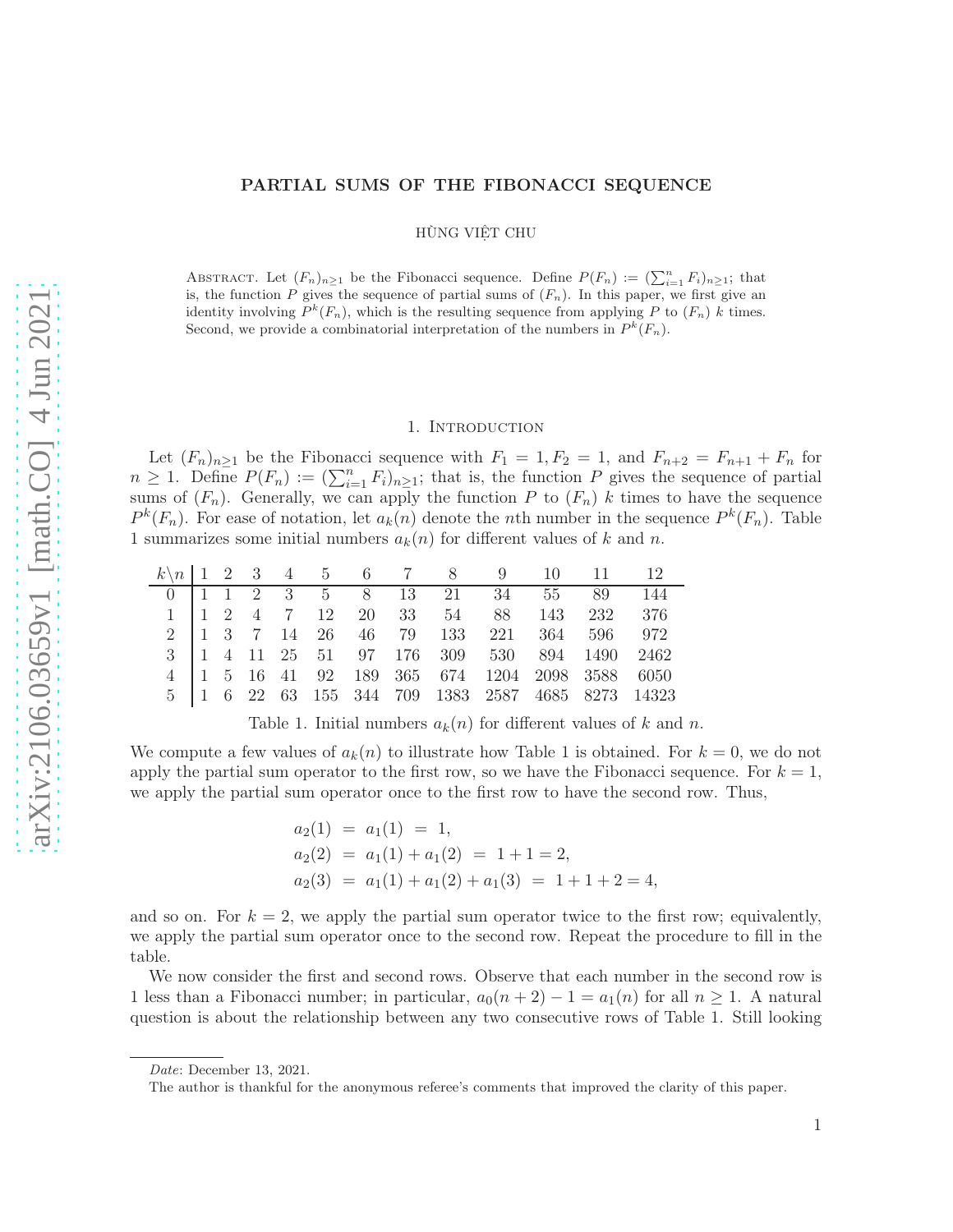at pairs of numbers whose columns differ by 2, we compute several differences

$$
a_1(11) - a_2(9) = 11,
$$
  
\n
$$
a_2(10) - a_3(8) = 55,
$$
  
\n
$$
a_3(8) - a_4(6) = 309 - 189 = 120,
$$
  
\n
$$
a_4(12) - a_5(10) = 6050 - 4685 = 1365.
$$

If we check these numbers in the Pascal triangle, we see a pattern. Call the outmost left edge of the Pascal triangle the *first line* (consisting of 1's); move to the right 1 unit to have the *second line* (consisting of  $1, 2, 3, 4, \ldots$ ), and so on. Then 11 lies on the second line; 55 lies on the third line; 120 lies on the fourth line; 1365 lies on the fifth line. This fact might lead to the suspicion that  $a_{k-1}(n+2) - a_k(n)$  lies on the kth line. The following theorem shows that our suspicion is indeed well-founded.

<span id="page-1-0"></span>**Theorem 1.1.** For  $k \geq 1$ , we have

$$
a_k(n) = a_{k-1}(n+2) - \binom{n+k}{k-1}.
$$

*By definition, the identity is equivalent to*

$$
\sum_{m=1}^{n} a_{k-1}(m) = a_{k-1}(n+2) - \binom{n+k}{k-1}.
$$

**Remark 1.2.** If we let  $k = 1$ , then Theorem [1.1](#page-1-0) gives the identity  $\sum_{m=1}^{n} a_0(m) = a_0(n+2)-1$ , which is the well known identity  $\sum_{m=1}^{n} F_m = F_{n+2} - 1$ .

Our next result gives a combinatorial interpretation of  $a_k(n)$ . For  $n \in \mathbb{N}$ , define

$$
s_k(n) := \#\{S \subset \{1, 2, \dots, n\} : |S| \ge k \text{ and } \min S \ge |S|\}.
$$

Sets with  $\min S \geq |S|$  are called Schreier sets. Schreier [\[2\]](#page-3-0) used these sets to solve a problem in Banach space theory and they were also independently discovered in combinatorics and are connected to Ramsey-type theorems for subsets of N. Table 2 summarizes some initial numbers  $s_k(n)$  for different values of k and n.

| $k\ n$   1 2 3 4 5 6 7 8 9 10 11 12                                                                                                                                                                                                                       |  |  |  |  |  |  |
|-----------------------------------------------------------------------------------------------------------------------------------------------------------------------------------------------------------------------------------------------------------|--|--|--|--|--|--|
|                                                                                                                                                                                                                                                           |  |  |  |  |  |  |
|                                                                                                                                                                                                                                                           |  |  |  |  |  |  |
|                                                                                                                                                                                                                                                           |  |  |  |  |  |  |
|                                                                                                                                                                                                                                                           |  |  |  |  |  |  |
|                                                                                                                                                                                                                                                           |  |  |  |  |  |  |
| $\begin{array}{c cccccccc} 0&2&3&5&8&13&21&34&55&89&144&233&377\\ 1&1&2&4&7&12&20&33&54&88&143&232&376\\ 2&0&0&1&3&7&14&26&46&79&133&221&364\\ 3&0&0&0&0&1&4&11&25&51&97&176&309\\ 4&0&0&0&0&0&1&5&16&41&92&189\\ 5&0&0&0&0&0&0&0&0&1&6&22&63 \end{array$ |  |  |  |  |  |  |

Table 2. Initial numbers  $s_k(n)$  for different values of k and n.

We obtain Table 2 with the help of a simple program. Comparing Tables 1 and 2, we see that  $s_k(n)$  is a shift of  $a_k(n)$ . The following theorem describes this relationship.

<span id="page-1-1"></span>**Theorem 1.3.** *For*  $k \geq 0$ *, we have* 

$$
s_k(n) = a_k(n-2(k-1)).
$$

**Remark 1.4.** In Theorem [1.3,](#page-1-1) if  $n - (2k - 1) \le 0$ , then  $a_k(n - 2(k - 1)) = 0$  by convention.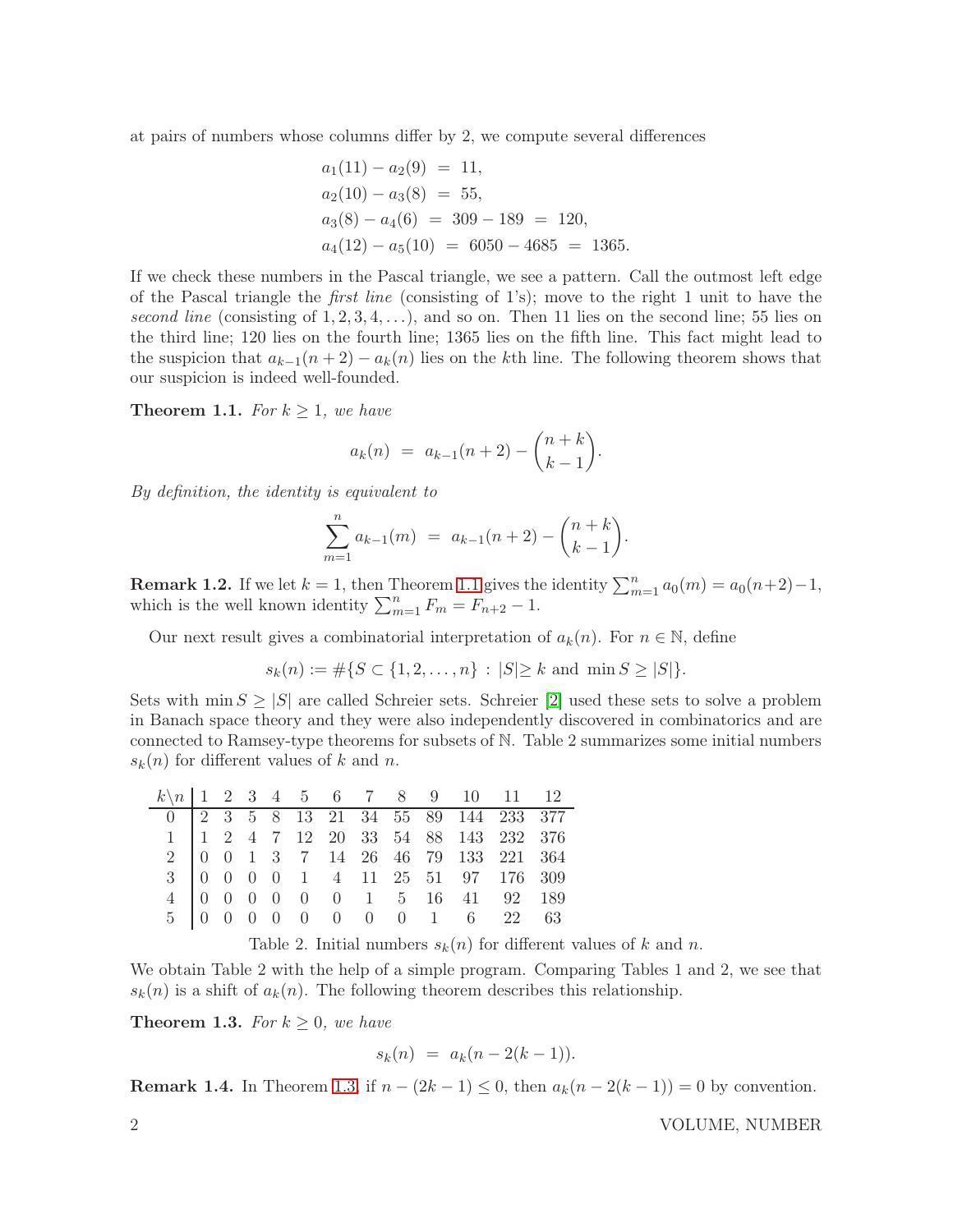# 2. Proofs

We use induction repeatedly and several straightforward observations to prove Theorems [1.1](#page-1-0) and [1.3.](#page-1-1) The following lemma is useful.

<span id="page-2-1"></span>**Lemma 2.1.** For  $k \geq 0$ , we have  $a_k(3) = \binom{k+2}{k}$  $\binom{+2}{k} + 1.$ 

*Proof.* We prove by induction.

*Base case:* for  $k = 0$ ,  $a_0(3) = F_3 = 2 = \binom{2}{0}$  $_{0}^{2})+1.$ 

*Inductive hypothesis:* suppose that the formula holds for all  $k \leq \ell$  for some  $\ell \geq 0$ . We show that it holds for  $k = \ell + 1$ . We have

$$
a_{\ell+1}(3) = a_{\ell+1}(2) + a_{\ell}(3)
$$
 by how we construct Table 1  
=  $(\ell+2) + ((\ell+2) + 1)$  by the inductive hypothesis  
=  $(\ell+2) + ((\ell+2) + 1)$   
=  $(\ell+3) + 1$ .

This completes our proof.

*Proof of Theorem [1.1.](#page-1-0)* We prove by induction on k.

*Base case:* for  $k = 1$ , the identity is  $\sum_{m=1}^{n} a_0(m) = a_0(n+2) - 1$ , which is true because  $\sum_{m=1}^{n} F_m = F_{n+2} - 1.$ 

*Inductive hypothesis:* Suppose that the identity is true for  $k \leq \ell$  for some  $\ell \geq 1$ . We show that

$$
\sum_{m=1}^{n} a_{\ell}(m) = a_{\ell}(n+2) - \binom{n+\ell+1}{\ell}.
$$
 (2.1)

.

We prove [\(2.1\)](#page-2-0) by induction on n. Base case: if  $n = 1$ , then the left side is  $a_{\ell}(1) = 1$ , while the right side is  $a_{\ell}(3) - {\ell+2 \choose \ell}$  $\binom{+2}{\ell} = 1$  by Lemma [2.1.](#page-2-1) Inductive hypothesis: suppose that  $(2.1)$ holds for  $n \leq j$  for some  $j \geq 1$ . We show that it holds for  $n = j + 1$ ; that is,

$$
\sum_{m=1}^{j+1} a_{\ell}(m) = a_{\ell}(j+3) - {j+\ell+2 \choose \ell}
$$

We have

$$
\sum_{m=1}^{j+1} a_{\ell}(m) = a_{\ell}(j+1) + \sum_{m=1}^{j} a_{\ell}(m)
$$
\n
$$
= \left( a_{\ell-1}(j+3) - \binom{j+\ell+1}{\ell-1} \right) + \left( a_{\ell}(j+2) - \binom{j+\ell+1}{\ell} \right)
$$
\nby our inductive hypotheses

 $= (a_{\ell-1}(j+3) + a_{\ell}(j+2)) - \binom{j+\ell+2}{\ell}$  $\ell$  $\setminus$  $= a_{\ell}(j+3) - \binom{j+\ell+2}{\ell}$  $\ell$ .

This completes our proof.  $\Box$ 

<span id="page-2-0"></span>